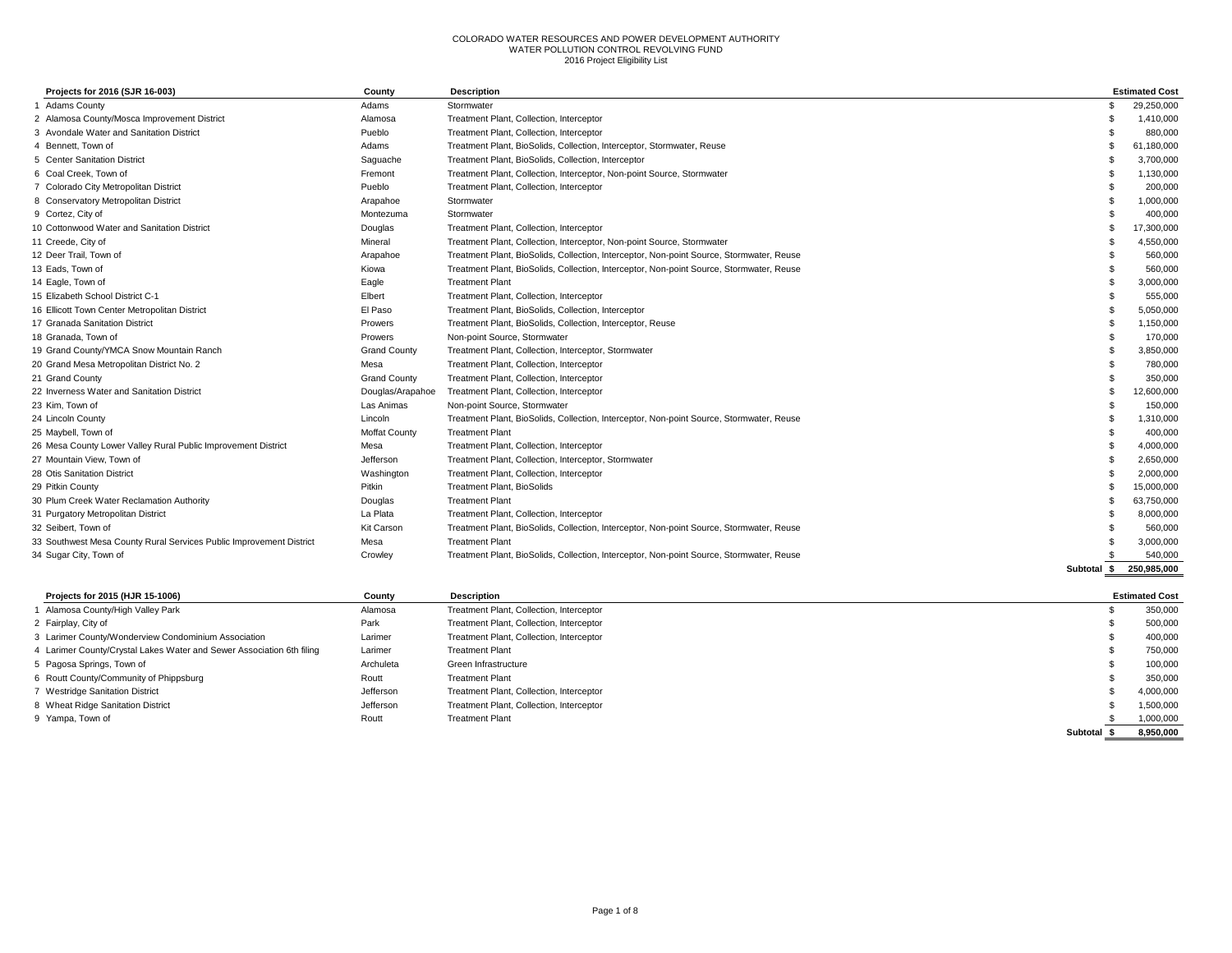| Projects for 2014 (SJR 14-004)                                           | County  | Description                                                            |          | <b>Estimated Cost</b> |
|--------------------------------------------------------------------------|---------|------------------------------------------------------------------------|----------|-----------------------|
| Alamosa, City of                                                         | Alamosa | Treatment Plant, Stormwater, Collection, Interceptor                   |          | 20,950,000            |
| 2 Ault. Town of                                                          | Weld    | Treatment Plant, Biosolids, Collection, Interceptor                    |          | 6,000,000             |
| 3 Colorado Centre Metropolitan District                                  | El Paso | Treatment Plant, Biosolids, Collection, Interceptor                    |          | 4,450,000             |
| 4 Cripple Creek, City of                                                 | Teller  | Treatment Plant, Collection, Interceptor                               |          | 3,200,000             |
| 5 Federal Heights, City of                                               | Adams   | Collection, Interceptor, Treatment Plant, Stormwater                   |          | 2,200,000             |
| 6 Grand County Water and Sanitation District No. 1                       | Grand   | Treatment Plant, Collection, Interceptor                               |          | 4,800,000             |
| 7 Highland Park Sanitation District                                      | Logan   | Collection, Interceptor, Treatment Plant                               |          | 350,000               |
| 8 La Junta, City of                                                      | Otero   | Treatment Plant, Collection, Interceptor                               |          | 16,500,000            |
| 9 Larimer County/North Highway 287 Sewer Association                     | Larimer | Collection, Interceptor, Treatment Plant                               |          | 5,619,000             |
| 10 Larimer County-Western Mini-Ranches/Vaquero Estates Sewer Association | Larimer | Treatment Plant, Collection, Interceptor                               |          | 1,975,000             |
| 11 Louisville, City of                                                   | Boulder | Treatment Plant, Biosolids, Reuse, Collection, Interceptor, Stormwater |          | 45,186,000            |
| 12 Mosca General Improvement District                                    | Alamosa | Treatment Plant, Collection, Interceptor, Consolidation                |          | 3.900.000             |
| 13 Shadow Mountain Village Local Improvement District                    | Moffat  | Collection, Interceptor, Treatment Plant                               |          | 552,690               |
| 14 Superior Metropolitan District No. 1                                  | Boulder | <b>Treatment Plant, BioSolids</b>                                      |          | 20.416.000            |
| 15 Yampa Valley Housing Authority for Fish Creek Mobile Home Park        | Routt   | Collection, Interceptor, Treatment Plant                               |          | 500,000               |
|                                                                          |         |                                                                        | Subtotal | 136.598.690           |

| Projects for 2013 (HJR 13-1007)                             | County             | <b>Description</b>                                                                                             | <b>Estimated Cost</b> |
|-------------------------------------------------------------|--------------------|----------------------------------------------------------------------------------------------------------------|-----------------------|
| 1 Antonito, Town of                                         | Conejos            | Treatment Plant, Collection, Interceptor                                                                       | 8,491,000             |
| 2 Arvada, City of                                           | Jefferson          | Collection, Interceptor, Treatment Plant, Stormwater                                                           | 110,000,000           |
| 3 Aurora, City of                                           | Adams/Arapahoe     | Collection, Interceptor, Treatment Plant, Green Infrastructure, Stormwater, Non-point Source, Reuse            | 579,465,547           |
| 4 Bayfield, Town of                                         | La Plata           | Treatment Plant, Collection, Interceptor, Stormwater, Biosolids                                                | 3,400,000             |
| 5 Bear Creek Water and Sanitation District                  | Jefferson          | Treatment Plant, Collection, Interceptor, Consolidation                                                        | 680,800               |
| 6 Buena Vista Sanitation District                           | Chaffee            | Treatment Plant, Collection, Interceptor, Green Infrastructure, Biosolids, Consolidation                       | 12,800,000            |
| 7 Cedaredge, Town of                                        | Delta              | Treatment Plant, Consolidation, Biosolids, Stormwater, Reuse, Collection, Interceptor                          | 6,190,000             |
| 8 Central City, City of                                     | Gilpin             | Stormwater, Treatment Plant, Collection, Interceptor                                                           | 1,870,000             |
| 9 Central Clear Creek Sanitation District                   | <b>Clear Creek</b> | Collection, Interceptor, Treatment Plant, Green Infrastructure, Biosolids, Consolidation                       | 3,756,000             |
| 10 College Park Water and Sanitation District               | Jefferson          | Collection, Interceptor, Treatment Plant                                                                       | 250,000               |
| 11 Crested Butte, Town of                                   | Gunnison           | Treatment Plant, Collection, Interceptor, Biosolids, Green Infrastructure, Stormwater                          | 8,645,000             |
| 12 Crowley, Town of                                         | Crowley            | Treatment Plant, Collection, Interceptor, Non-point Source, Reuse, Stormwater, BioSolids                       | 560,000               |
| 13 Cucharas Sanitation and Water District                   | Huerfano           | Collection, Interceptor, Treatment Plant, Biosolids, Non-point Source, Reuse, Stormwater                       | 610,000               |
| 14 Daniels Sanitation District                              | Jefferson          | Collection, Interceptor, Treatment Plant                                                                       | 100,000               |
| 15 Del Norte, Town of                                       | Rio Grande         | Treatment Plant, Stormwater, Collection, Interceptor                                                           | 9,500,000             |
| 16 Donala Water and Sanitation District                     | El Paso            | Biosolids, Reuse, Treatment Plant, Green Infrastructure, Stormwater, Collection, Interceptor                   | 4,150,000             |
| 17 Durango, City of                                         | La Plata           | Biosolids, Treatment Plant, Green Infrastructure, Collection, Interceptor, Reuse, Stormwater                   | 70,281,000            |
| 18 Eagle River Water and Sanitation District                | Eagle              | Treatment Plant, Collection, Interceptor, Biosolids, Stormwater, Non-Point Source                              | 136,790,900           |
| 19 Flagler, Town of                                         | <b>Kit Carson</b>  | Treatment Plant, Collection, Interceptor, Non-point Source, Reuse, Stormwater, BioSolids                       | 560,000               |
| 20 Gardner Water and Sanitation Public Improvement District | Huerfano           | Treatment Plant, Collection, Interceptor, Source Water Protection, Green Infrastructure                        | 670,000               |
| 21 Hillcrest Water and Sanitation District                  | Arapahoe           | Collection, Interceptor, Treatment Plant                                                                       | 639,900               |
| 22 Hot Sulphur Springs, Town of                             | Grand              | Treatment Plant, Collection, Interceptor, Reuse, Stormwater, Non-Point Source, Biosolids                       | 4,150,000             |
| 23 Ignacio, Town of                                         | La Plata           | Collection, Interceptor, Treatment Plant, Stormwater                                                           | 850,000               |
| 24 Jefferson County/Bear Creek Watershed Association        |                    | Jefferson/Clear Creel Stormwater, Non-Point Source                                                             | 1,800,000             |
| 25 Kersey, Town of                                          | Weld               | Treatment Plant, Collection, Interceptor                                                                       | 6,450,000             |
| 26 Lafayette, City of                                       | Boulder            | <b>Treatment Plant</b>                                                                                         | 10,000,000            |
| 27 Lamar, City of                                           | Prowers            | Treatment Plant, Collection, Interceptor, Non-Point Source, Stormwater, Green Infrastructure, Reuse, Biosolids | 20,000,000            |
| 28 Larimer County/Berthoud Estates HOA                      | Larimer            | <b>Treatment Plant</b>                                                                                         | 2,220,000             |
| 29 Longmont, City of                                        | Boulder            | Collection, Interceptor, Treatment Plant, Stormwater, Green Infrastructure, Biosolids, Non-Point Source, Reuse | 123,516,580           |
| 30 Louviers Water and Sanitation District                   | Douglas            | Treatment Plant, Collection, Interceptor, Non-Point Source                                                     | 1.200.000             |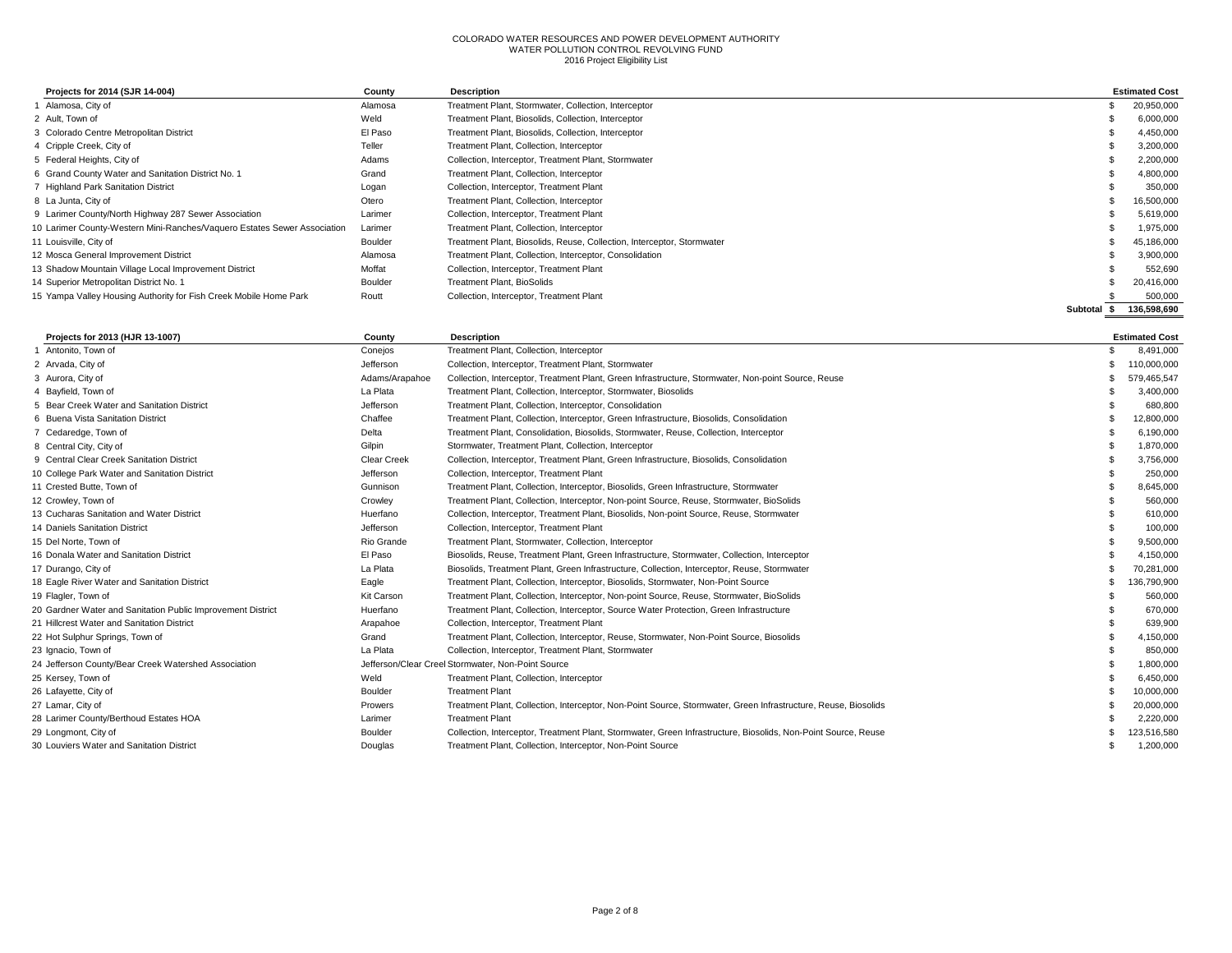| Projects for 2013 (HJR 13-1007)                                     | County          | <b>Description</b>                                                                                                          | <b>Estimated Cost</b>     |
|---------------------------------------------------------------------|-----------------|-----------------------------------------------------------------------------------------------------------------------------|---------------------------|
| 31 Mansfield Heights Water and Sanitation District                  | Arapahoe        | Collection, Interceptor, Treatment Plant                                                                                    | 590,000                   |
| 32 Naturita. Town of                                                | Montrose        | Treatment Plant, Collection, Interceptor, Consolidation, Green Infrastructure, Stormwater                                   | 7,336,000                 |
| 33 Nederland, Town of                                               | Boulder         | Treatment Plant, Collection, Interceptor, Stormwater, Biosolids                                                             | 14,000,000                |
| 34 Northwest Lakewood Sanitation District                           | Jefferson       | Collection, Interceptor, Treatment Plant                                                                                    | 1,200,000                 |
| 35 Ouray, City of                                                   | Ouray           | Treatment Plant, Biosolids, Collection, Interceptor                                                                         | 5,300,000                 |
| 36 Paint Brush Hills Metropolitan District                          | El Paso         | Source Water Protection, Consolidation, Treatment Plant, Collection, Interceptor, Non-Point Source, Stormwater              | 300,000                   |
| 37 Pritchett. Town of                                               | Baca            | Treatment Plant, Collection, Interceptor, Non-point Source, Reuse, Stormwater, BioSolids                                    | 930,000                   |
| 38 Rangely, Town of                                                 | Rio Blanco      | Treatment Plant, Collection, Interceptor, Biosolids, Green Infrastructure, Stormwater                                       | 13,690,000                |
| 39 Rockvale, Town of                                                | Fremont         | Treatment Plant, Interconnection, Collection, Interceptor, Stormwater, Biosolids, Reuse, Consolidation, Non-point Source    | 1.350.000                 |
| 40 Silverthorne/Dillon Joint Sewer Authority                        | Summit          | Collection, Interceptor, Treatment Plant, Consolidation, Biosolids                                                          | 4,900,000                 |
| 41 South Sheridan Water, Sanitary Sewer and Storm Drainage District | Jefferson       | Collection, Interceptor, Treatment Plant                                                                                    | 1,916,000                 |
| 42 Spring Canyon Water and Sanitation District                      | Larimer         | Collection, Interceptor, Treatment Plant                                                                                    | 1,000,000                 |
| 43 Telluride, Town of                                               | San Miguel      | Treatment Plant, Collection, Interceptor, Stormwater                                                                        | 18,300,000                |
| 44 Triview Metropolitan District                                    | El Paso         | Treatment Plant, Reuse, Collection, Interceptor, Green Infrastructure, Biosolids, Stormwater                                | 17,375,000                |
| 45 Two Rivers Metropolitan District                                 | Eagle           | Treatment Plant, Biosolids, Collection, Interceptor                                                                         | 500,000                   |
| 46 Upper Thompson Sanitation District                               | Larimer         | Collection, Interceptor, Treatment Plant, Biosolids                                                                         | 45,000,000                |
| 47 Wellington, Town of                                              | Larimer         | Collection, Interceptor, Treatment Plant, Biosolids, Reuse, Stormwater                                                      | 38.000.000                |
| 48 Westminster, City of                                             | Adams/Jefferson | Non-Point Source, Treatment Plant, Collection, Interceptor, Reuse, Combined Sewer Overflow, Green Infrastructure, Biosolids | 118,345,000               |
| 49 Widefield Water and Sanitation District                          | El Paso         | Treatment Plant, Collection, Interceptor, Green Infrastructure, Non-Point Source, Reuse, Biosolids                          | 44,300,000                |
| 50 Wiley Sanitation District                                        | Prowers         | Treatment Plant, Collection, Interceptor, Non-point Source, Reuse, Stormwater, BioSolids                                    | 1.120.000                 |
| 51 Woodmen Hills Metropolitan District                              | El Paso         | Consolidation, Treatment Plant, Collection, Interceptor, Biosolids, Reuse                                                   | 24,550,000                |
|                                                                     |                 |                                                                                                                             | Subtotal \$ 1,489,598,727 |

| Projects for 2012 (SJR 12-003)                            | County    | <b>Project Description</b>                                                                                                                            | <b>Estimated Cost</b> |
|-----------------------------------------------------------|-----------|-------------------------------------------------------------------------------------------------------------------------------------------------------|-----------------------|
| Carbondale, Town of                                       | Garfield  | Stormwater, Non-Point Source, Treatment Plant, Biosolids, Source Water Protection, Collection, Interceptor                                            | 20,658,500            |
| 2 Craig, City of                                          | Moffat    | Treatment Plant, Biosolids, Collection, Interceptor                                                                                                   | 14,250,000            |
| 3 Denver, City and County                                 | Denver    | Stormwater, Source Water Protection, Treatment Plant, Collection, Interceptor, Green Infrastructure                                                   | 495,000,000           |
| 4 Eldorado Springs Local Improvement District             | Boulder   | Treatment Plant, Interconnection, Collection, Interceptor, Green Infrastructure, Consolidation                                                        | 200,000               |
| 5 Fairways Metropolitan District                          | Boulder   | Treatment Plant, Collection, Interceptor, Reuse                                                                                                       | 1,600,000             |
| 6 Forest Lakes Metropolitan District/El Paso County       | El Paso   | Treatment Plant, Biosolids, Reuse                                                                                                                     | 890,000               |
| 7 Forest Lakes Metropolitan District/La Plata County      | La Plata  | Treatment Plant, Collection, Interceptor, Consolidation, Green Infrastructure                                                                         | 2,500,000             |
| 8 Fountain Sanitation District                            | El Paso   | Treatment Plant, Biosolids, Collection, Interceptor, Consolidation, Green Infrastructure                                                              | 35,600,000            |
| 9 Fraser, Town of                                         | Grand     | Collection, Interceptor, Treatment Plant, Green Infrastructure, Stormwater, Non-Point Source, Consolidation                                           | 16,785,000            |
| 10 Fremont Sanitation District                            | Fremont   | Treatment Plant, Collection, Interceptor, Green Infrastructure                                                                                        | 13,630,500            |
| 11 Hayden, Town of                                        | Routt     | Collection, Interceptor, Treatment Plant, Source Water Protection, Interconnection, Green Infrastructure                                              | 1,142,300             |
| 12 Hotchkiss, Town of                                     | Delta     | Collection, Interceptor, Treatment Plant                                                                                                              | 4,350,000             |
| 13 Kittredge Sanitation and Water District                | Jefferson | Collection, Interceptor, Treatment Plant, BioSolids                                                                                                   | 2,589,000             |
| 14 La Veta, Town of                                       | Huerfano  | Collection, Interceptor, Treatment Plant, Source Water Protection, Green Infrastructure, Stormwater, Biosolids, Non-point Source                      | 3,700,000             |
| 15 Log Lane Village, Town of                              | Morgan    | Collection, Interceptor, Treatment Plant, Stormwater                                                                                                  | 350,000               |
| 16 Merino, Town of                                        | Logan     | Treatment Plant, Stormwater, Consolidation, Interconnection, Collection, Interceptor, Combined Sewer Overflow, Biosolids, Reuse, Green Infrastructure | 2,900,000             |
| 17 Mountain Water and Sanitation District                 | Jefferson | Treatment Plant, Collection, Interceptor, Green Infrastructure                                                                                        | 3,000,000             |
| 18 Nucla, Town of                                         | Montrose  | Collection, Interceptor, Treatment Plant, Consolidation, Stormwater                                                                                   | 3,400,000             |
| 19 Pagosa Area Water and Sanitation District              | Archuleta | Treatment Plant, Biosolids, Collection, Interceptor, Reuse, Non-Point Source, Consolidation, Green Infrastructure                                     | 5.081.088             |
| 20 Pagosa Springs Sanitation General Improvement District | Archuleta | Treatment Plant, Collection, Interceptor, Green Infrastructure, Biosolids, Interconnection                                                            | 9,600,000             |
| 21 Platteville, Town of                                   | Weld      | Treatment Plant, Stormwater, Collection, Interceptor                                                                                                  | 9,000,000             |
| 22 Ridgway, Town of                                       | Ouray     | Treatment Plant, Collection, Interceptor, Stormwater, Source Water Protection, Green Infrastructure                                                   | 6,250,000             |
| 23 Saguache, Town of                                      | Saguache  | Treatment Plant, Collection, Interceptor, Green Infrastructure                                                                                        | 1,600,000             |
| 24 Silver Heights Water and Sanitation District           | Douglas   | Collection, Interceptor, Treatment Plant                                                                                                              | 200,000               |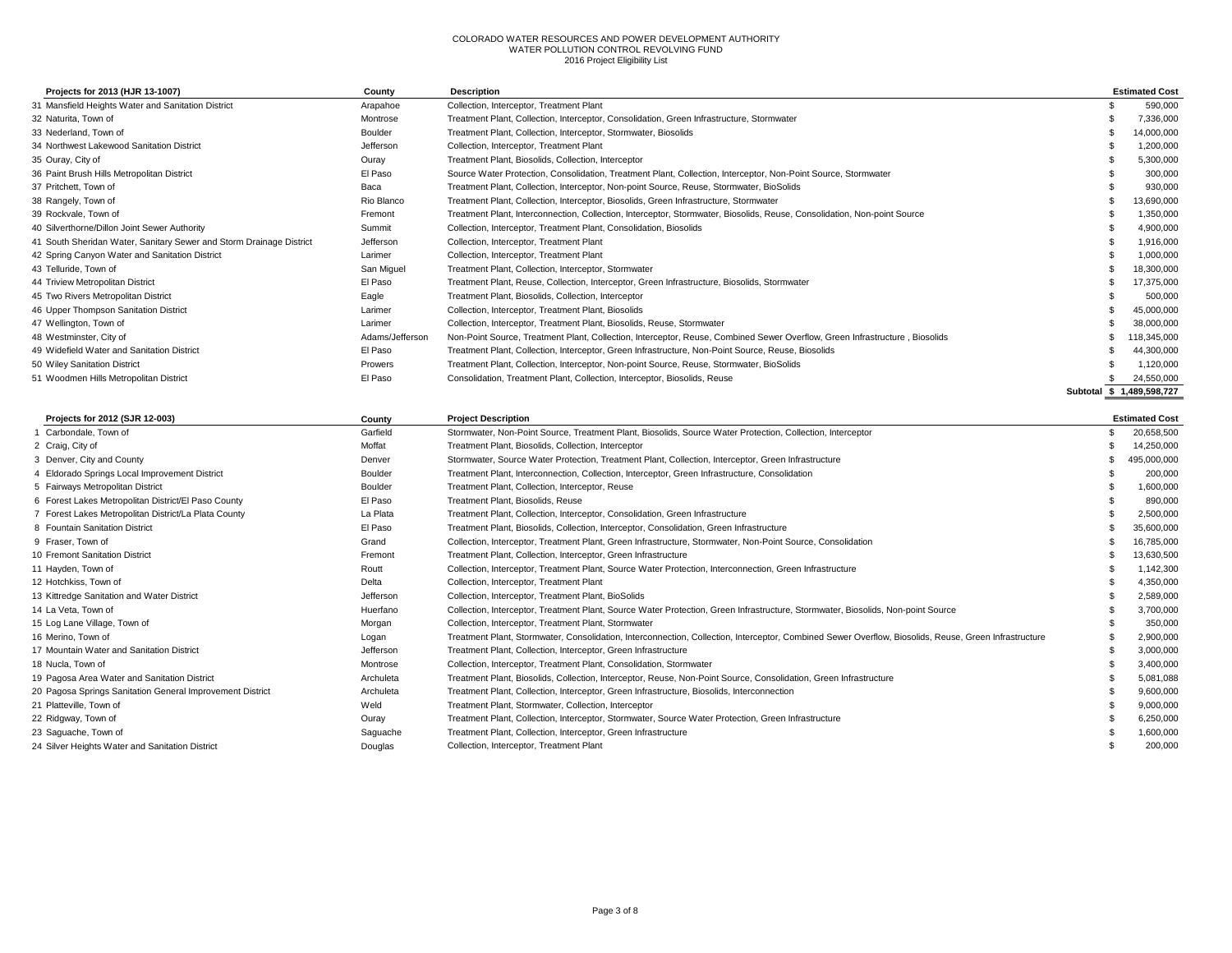| Projects for 2012 (SJR 12-003)                 | County    | <b>Project Description</b>                                                                                                              |          | <b>Estimated Cost</b> |
|------------------------------------------------|-----------|-----------------------------------------------------------------------------------------------------------------------------------------|----------|-----------------------|
| 25 Simla, Town of                              | Elbert    | Collection, Interceptor, Treatment Plant, Green Infrastructure, Non-point Source, Reuse, Stormwater, BioSolids                          |          | 590.000               |
| 26 Springfield, Town of                        | Baca      | Treatment Plant, Collection, Interceptor, Source Water Protection, Green Infrastructure, Non-point Source, Reuse, Stormwater, BioSolids |          | 480,000               |
| 27 Walden, Town of                             | Jackson   | Treatment Plant, Biosolids, Collection, Interceptor                                                                                     |          | 1,020,000             |
| 28 Walsenburg, City of                         | Huerfano  | Treatment Plant, Collection, Interceptor, Biosolids, Stormwater, Consolidation, Non-point Source, Reuse                                 |          | 5,140,000             |
| 29 West Jefferson County Metropolitan District | Jefferson | Treatment Plant, Biosolids, Collection, Interceptor                                                                                     |          | 8.045.000             |
| 30 Wiggins, Town of                            | Morgan    | Treatment Plant, Collection, Interceptor, Biosolids, Non-Point Source, Stormwater, Consolidation                                        |          | 12,250,000            |
|                                                |           |                                                                                                                                         | Subtotal | 681.801.388           |

| Projects for 2011 (HJR 11-1008)                    | County             | <b>Project Description</b>                                                                                                                     |             | <b>Estimated Cost</b> |
|----------------------------------------------------|--------------------|------------------------------------------------------------------------------------------------------------------------------------------------|-------------|-----------------------|
| 1 Academy Water and Sanitation District            | El Paso            | Treatment Plant, Collection, Interceptor, Interconnection, Green Infrastructure, Biosolids                                                     |             | 10,563,000            |
| 2 Baca Grande Water and Sanitation District        | Saguache           | Collection, Interceptor, Treatment Plant, Green Infrastructure, Biosolids                                                                      |             | 2,000,000             |
| 3 Blanca, Town of                                  | Costilla           | Collection, Interceptor, Treatment Plant, Biosolids, Green Infrastructure                                                                      |             | 1,300,000             |
| 4 Boxelder Sanitation District                     | Larimer/Weld       | Treatment Plant, Collection, Interceptor, Biosolids, Green Infrastructure, Consolidation                                                       |             | 51,000,000            |
| 5 Brush, City of                                   | Morgan             | Treatment Plant, Collection, Interceptor, Biosolids, Stormwater, Green Infrastructure                                                          |             | 5,210,000             |
| 6 Cheyenne Wells Sanitation District No. 1         | Cheyenne           | Treatment Plant, Biosolids, Collection, Interceptor, Green Infrastructure, Reuse, Source Water Protection, Stormwater, Combined Sewer Overflow |             | 7,000,000             |
| 7 Clifton Sanitation District                      | Mesa               | Treatment Plant, Interceptor, Collection, Biosolids, Reuse, Green Infrastructure, Non-Point Source, Consolidation                              |             | 31,300,000            |
| 8 East Jefferson County Sanitation District        | Jefferson          | Collection, Interceptor, Treatment Plant                                                                                                       |             | 3,367,560             |
| 9 Eckley, Town of                                  | Yuma               | Treatment Plant, Collection, Interceptor, Green Infrastructure                                                                                 |             | 3,500,000             |
| 10 Fort Collins, City of                           | Larimer            | Treatment Plant, Biosolids, Collection, Interceptor, Stormwater, Non-Point Source, Green Infrastructure                                        |             | 290,365,000           |
| 11 Glenwood Springs, City of                       | Garfield           | Consolidation, Treatment Plant, Biosolids, Non-Point Source, Collection, Interceptor, Stormwater, Interconnection, Green Infrastructure        |             | 1.500.000             |
| 12 Granby Sanitation District                      | Grand              | Treatment Plant, Biosolids, Collection, Interceptor, Green Infrastructure                                                                      |             | 10,484,000            |
| 13 Grand Junction, City of                         | Mesa               | Collection, Interconnection, Interceptor, Treatment Plant, Stormwater, Combined Sewer Overflow, Green Infrastructure, Consolidation            |             | 144,597,700           |
| 14 Greatrock North Water and Sanitation District   | Adams              | <b>Consolidation, Treatment Plant</b>                                                                                                          |             | 5.500.000             |
| 15 Hi-Land Acres Water and Sanitation District     | Adams              | Treatment Plant, Collection, Interceptor, Consolidation, Interconnection                                                                       |             | 1,575,500             |
| 16 Lochbuie, Town of                               | Weld               | Stormwater, Non-Point Source, Treatment Plant, Biosolids, Green Infrastructure, Collection, Interceptor                                        |             | 5,500,000             |
| 17 Meeker Sanitation District                      | Rio Blanco         | Treatment Plant, Collection, Interceptor, Combined Sewer Overflow, Consolidation, Biosolids, Reuse, Green Infrastructure                       |             | 11,399,000            |
| 18 Monument Sanitation District                    | El Paso            | Treatment Plant, Collection, Interceptor, Green Infrastructure, Biosolids                                                                      |             | 5,000,000             |
| 19 Norwood Sanitation District                     | San Miguel         | Biosolids, Collection, Interceptor, Treatment Plant, Green Infrastructure                                                                      |             | 591,600               |
| 20 Olney Springs, Town of                          | Crowley            | Treatment Plant, Interceptor, Collection, Non-point Source, Reuse, Stormwater, BioSolids                                                       |             | 660,000               |
| 21 Paonia, Town of                                 | Delta              | Treatment Plant, Collection, Interceptor, Stormwater, Source Water Protection                                                                  |             | 5,000,000             |
| 22 Peetz. Town of                                  | Logan              | Treatment Plant, Collection, Interceptor, Green Infrastructure, Consolidation, Interconnection, Source Water Protection                        |             | 800,000               |
| 23 Penrose Sanitation District                     | Fremont            | Treatment Plant, Collection, Interceptor, Green Infrastructure, Source Water Protection, Consolidation                                         |             | 700.000               |
| 24 Rocky Ford, City of                             | Otero              | Treatment Plant, Green Infrastructure, Interconnection, Collection, Interceptor, Nonpoint Source, Stormwater, Source Water Protection          |             | 5.000.000             |
| 25 Rye, Town of                                    | Pueblo             | Consolidation, Collection, Interceptor, Treatment Plant, Interconnection, Stormwater                                                           |             | 9,078,250             |
| 26 Sheridan Sanitation District No. 1              | Jefferson          | Collection, Interceptor, Treatment Plant                                                                                                       |             | 375,000               |
| 27 St Mary's Glacier Water and Sanitation District | <b>Clear Creek</b> | Treatment Plant, Biosolids, Interceptor, Collection, Green Infrastructure                                                                      |             | 6.657.200             |
| 28 Steamboat Springs, City of                      | Routt              | Collection, Interceptor, Treatment Plant, Biosolids, Stormwater, Green Infrastructure                                                          |             | 14,813,000            |
| 29 Tree Haus Metropolitan District                 | Routt              | Collection, Interceptor, Treatment Plant                                                                                                       |             | 250,000               |
| 30 Windsor, Town of                                | Weld               | Treatment Plant, Collection, Interceptor, Green Infrastructure, Stormwater, Biosolids                                                          |             | 24.500.000            |
|                                                    |                    |                                                                                                                                                | Subtotal \$ | 659,586,810           |

| Projects for 2010 (SJR 10-004)        | County     | <b>Project Description</b>                                                                                                              | <b>Estimated Cost</b> |
|---------------------------------------|------------|-----------------------------------------------------------------------------------------------------------------------------------------|-----------------------|
| Akron, Town of                        | Washington | Treatment Plant, Collection, Interceptor, Non-point Source, Reuse, Stormwater, BioSolids                                                | 560.000               |
| 2 Arriba, Town of                     | Lincoln    | Treatment Plant, Collection, Interceptor, Green Infrastructure, Source Water Protection, Non-point Source, Reuse, Stormwater, BioSolids | 480.000               |
| 3 Aspen Park Metropolitan District    | Jefferson  | Treatment Plant, Collection, Interceptor                                                                                                | 4.250.000             |
| 4 Aspen Village Metropolitan District | Pitkin     | Treatment Plant, Collection, Interceptor, Green Infrastructure                                                                          | 1.465.400             |
| 5 Bethune, Town of                    | Kit Carson | Treatment Plant, Collection, Interceptor, Green Infrastructure, Source Water Protection, Non-point Source, Reuse, Stormwater, BioSolids | 1.110.000             |
| 6 Boone, Town of                      | Pueblo     | Treatment Plant, Collection, Interceptor, Green Infrastructure, Source Water Protection, Stormwater, Non-point Source, Reuse, BioSolids | 470.000               |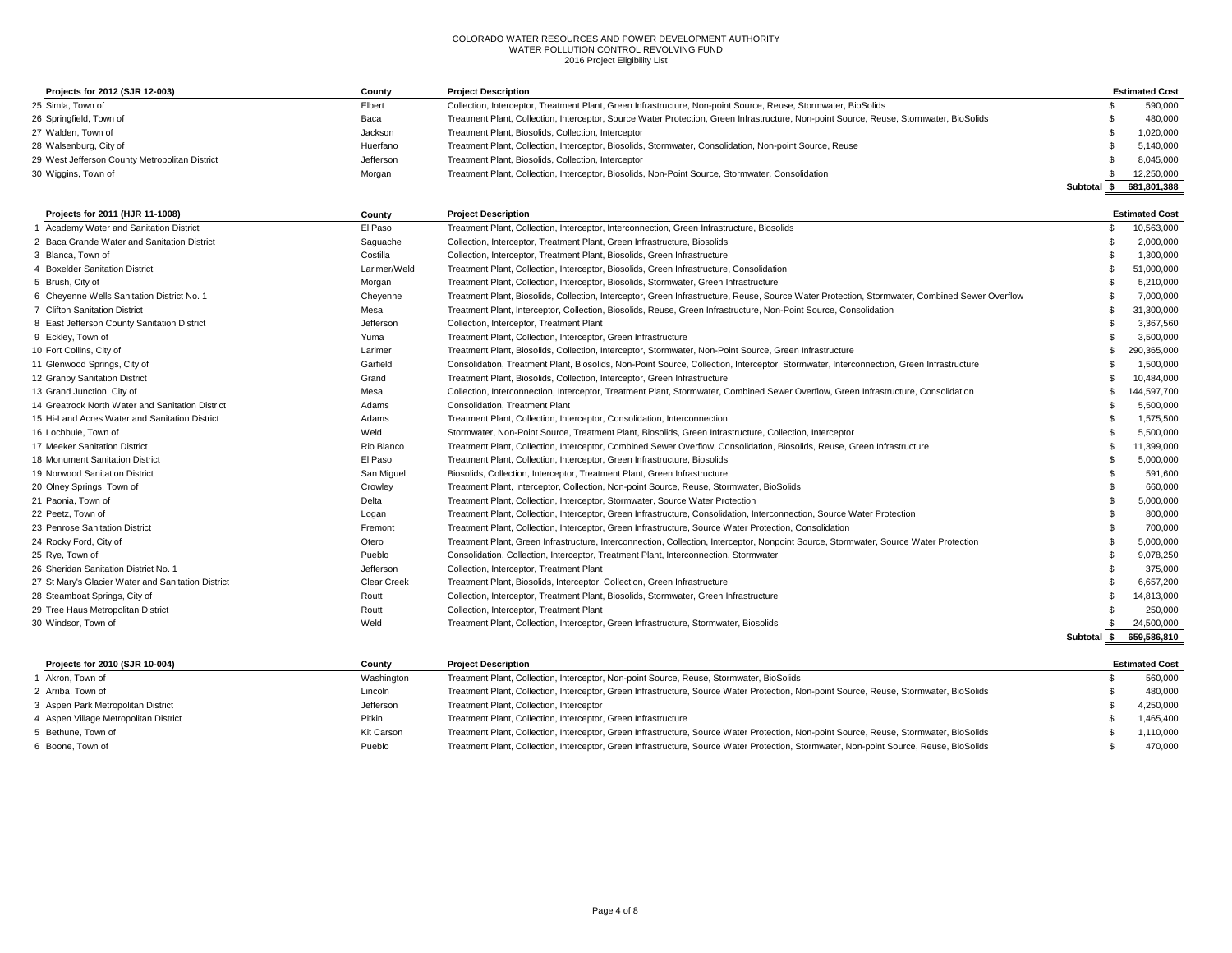| Projects for 2010 (SJR 10-004)                                 | County            | <b>Project Description</b>                                                                                                              |     | <b>Estimated Cost</b> |
|----------------------------------------------------------------|-------------------|-----------------------------------------------------------------------------------------------------------------------------------------|-----|-----------------------|
| 7 Burlington, City of                                          | <b>Kit Carson</b> | Treatment Plant, Non-Point Source, Collection, Interceptor                                                                              | \$  | 1.500.000             |
| 8 Campo, Town of                                               | Baca              | Treatment Plant, Collection, Interceptor, Green Infrastructure, Source Water Protection, Non-point Source, Reuse, Stormwater            | £.  | 430,000               |
| 9 Cheraw, Town of                                              | Otero             | Treatment Plant, Collection, Interceptor, Green Infrastructure, Source Water Protection, Stormwater                                     | £.  | 50.000                |
| 10 Cherry Hills Village, City of                               | Arapahoe          | Collection, Interceptor, Treatment Plant                                                                                                | £.  | 1,325,000             |
| 11 Conifer Metropolitan District                               | Jefferson         | Treatment Plant, Collection, Interceptor                                                                                                | £.  | 1,250,000             |
| 12 Cortez Sanitation District                                  | Montezuma         | Collection, Interceptor, Treatment Plant, Combined Sewer Overflow, Biosolids, Non-point Source                                          | £.  | 22,730,000            |
| 13 Costilla County/Costilla County Water and Sanitation System | Costilla          | Collection, Interceptor, Treatment Plant                                                                                                | £.  | 1,200,000             |
| 14 Crook, Town of                                              | Logan             | Collection, Interceptor, Treatment Plant, Non-Point Source, Source Water Protection, Green Infrastructure, Reuse                        |     | 1,810,000             |
| 15 Dillon Valley Metropolitan District                         | Summit            | Collection, Interceptor, Treatment Plant                                                                                                | \$  | 3,000,000             |
| 16 Elbert Water and Sanitation District                        | Elbert            | Source Water Protection, Treatment Plant, Collection, Interceptor, Combined Sewer Overflow, Biosolids, Green Infrastructure             |     | 240,000               |
| 17 Erie, Town of                                               | Weld/Boulder      | Treatment Plant, Biosolids, Collection, Interceptor, Reuse, Green Infrastructure, Stormwater                                            | \$. | 149,653,000           |
| 18 Evergreen Metropolitan District                             | Jefferson         | Collection, Interceptor, Treatment Plant, Biosolids                                                                                     | \$  | 9,500,000             |
| 19 Forest Hills Metropolitan District                          | Jefferson         | Treatment Plant, Collection, Interceptor, Non-Point Source, BioSolids                                                                   | \$  | 800,000               |
| 20 Fowler, Town of                                             | Otero             | Treatment Plant, Collection, Interceptor, Green Infrastructure, Stormwater                                                              | \$  | 6,600,000             |
| 21 Genesee Water and Sanitation District                       | Jefferson         | Treatment Plant, Collection, Interceptor, Combined Sewer Overflow, Green Infrastructure, Biosolids                                      | \$  | 2,020,000             |
| 22 Genoa, Town of                                              | Lincoln           | Treatment Plant, Collection, Interceptor, Green Infrastructure, Source Water Protection, Non-point Source, Reuse, Stormwater, BioSolids | \$. | 230,000               |
| 23 Georgetown, Town of                                         | Clear Creek       | Treatment Plant, Consolidation, Collection, Interceptor, Source Water Protection, Biosolids                                             | \$. | 3,800,000             |
| 24 Granby, Town of                                             | Grand             | Collection, Interceptor, Treatment Plant, Stormwater                                                                                    | \$. | 1,650,000             |
| 25 Haxtun, Town of                                             | Phillips          | Non-Point Source, Treatment Plant, Collection, Interceptor, Stormwater                                                                  | \$  | 830,000               |
| 26 Idaho Springs, City of                                      | Clear Creek       | Treatment Plant, Collection, Interceptor, Stormwater, Non-Point Source, Biosolids, Green Infrastructure                                 | \$  | 24,100,000            |
| 27 Iliff, Town of                                              | Logan             | Treatment Plant, Collection, Interceptor, Green Infrastructure                                                                          | \$  | 1,115,958             |
| 28 Kit Carson, Town of                                         | Cheyenne          | Treatment Plant, Collection, Interceptor, Green Infrastructure, Source Water Protection, Non-point Source, Reuse, Stormwater, BioSolids | \$  | 880,000               |
| 29 Larimer County/River Glen Home Owners Association           | Larimer           | Treatment Plant, Interconnection, Collection, Interceptor, Consolidation                                                                | \$  | 1,240,000             |
| 30 Las Animas, City of                                         | Bent              | Collection, Interceptor, Treatment Plant, Non-Point Source, Green Infrastructure, Stormwater, Biosolids, Reuse                          | \$  | 1,540,000             |
| 31 Littleton, City of                                          | Arapahoe          | Collection, Interceptor, Treatment Plant                                                                                                | s.  | 4,000,000             |
| 32 Loveland, City of                                           | Larimer           | Treatment Plant, Collection, Interceptor, Stormwater, Biosolids, Green Infrastructure, Non-Point Source                                 | \$  | 90,200,000            |
| 33 Monte Vista, City of                                        | Rio Grande        | Treatment Plant, Collection, Interceptor, Consolidation, Stormwater                                                                     | £.  | 22,308,000            |
| 34 North Lamar Sanitation District                             | Prowers           | Treatment Plant, Green Infrastructure, Source Water Protection, Collection, Interceptor, Consolidation, Interconnection                 | .¢  | 930,000               |
| 35 Northglenn, City of                                         | Adams             | Treatment Plant, Collection, Interceptor, Stormwater                                                                                    | .¢  | 18,950,000            |
| 36 Ordway, Town of                                             | Crowley           | Collection, Interceptor, Treatment Plant, Green Infrastructure, Source Water Protection, Non-point Source, Reuse, Stormwater, BioSolids |     | 940,000               |
| 37 Palisade, Town of                                           | Mesa              | Treatment Plant, Consolidation, Interceptor, Collection                                                                                 |     | 450,000               |
| 38 Palmer Lake Sanitation District                             | El Paso           | Collection, Interceptor, Treatment Plant, Interconnection, Green Infrastructure, Source Water Protection, Consolidation, BioSolids      | £.  | 2.850.000             |
| 39 Perry Park Water and Sanitation District                    | Douglas           | Consolidation, Treatment Plant, Collection, Interceptor                                                                                 | .¢  | 2,000,000             |
| 40 Pueblo West Metropolitan District                           | Pueblo            | Treatment Plant, Biosolids, Collection, Interceptor                                                                                     | \$  | 12,000,000            |
| 41 Pueblo, City of                                             | Pueblo            | Treatment Plant, Collection, Interceptor, Stormwater, Green Infrastructure, Combined Sewer Overflow, Non-Point Source, Biosolids        | \$  | 19,157,000            |
| 42 Round Mountain Water and Sanitation District                | Custer            | Treatment Plant, Consolidation, Interceptor, Collection, Biosolids, Source Water Protection, Reuse                                      | \$. | 2,600,000             |
| 43 Routt County/Community of Hahn's Peak                       | Routt             | Treatment Plant, Interconnection, Collection, Interceptor, Green Infrastructure                                                         | £.  | 3,990,000             |
| 44 Salida, City of                                             | Chaffee           | Collection, Interceptor, Treatment Plant, Stormwater                                                                                    | \$. | 8,350,000             |
| 45 Security Sanitation District                                | El Paso           | Treatment Plant, Biosolids, Collection, Interceptor                                                                                     | \$. | 24,500,000            |
| 46 Sedalia Water and Sanitation District                       | Douglas           | Collection, Interceptor, Treatment Plant, Reuse, Consolidation                                                                          | \$  | 6,350,000             |
| 47 Silver Plume, Town of                                       | Clear Creek       | Collection, Interceptor, Treatment Plant, Green Infrastructure, Combined Sewer Overflow, Biosolids, Non-point Source, Stormwater        | ę.  | 1,250,000             |
| 48 Snowmass Water and Sanitation District                      | Pitkin            | Treatment Plant, Collection, Interceptor                                                                                                | \$  | 19,000,000            |
| 49 South Adams County Water and Sanitation District            | Adams             | Collection, Interceptor, Treatment Plant                                                                                                | \$  | 40,000,000            |
| 50 Swink, Town of                                              | Otero             | Treatment Plant, Collection, Interceptor, Green Infrastructure, Source Water Protection, Non-point Source, Reuse, Stormwater, BioSolids |     | 480,000               |
| 51 Tabernash Meadows Water and Sanitation District             | Grand             | Treatment Plant, Collection, Interceptor, Interconnection, Green Infrastructure, Biosolids, Consolidation                               |     | 1,295,974             |
| 52 Three Lakes Water and Sanitation District                   | Grand             | Collection, Interceptor, Treatment Plant, Consolidation                                                                                 | s.  | 23,000,000            |
| 53 Two Buttes, Town of                                         | Baca              | Source Water Protection, Treatment Plant, Collection, Interceptor, Green Infrastructure, Non-point Source, Reuse, Stormwater, BioSolids | \$. | 550,000               |
| 54 Victor, City of                                             | Teller            | Treatment Plant, Source Water Protection, Interceptor, Collection, Stormwater                                                           | £.  | 5,800,000             |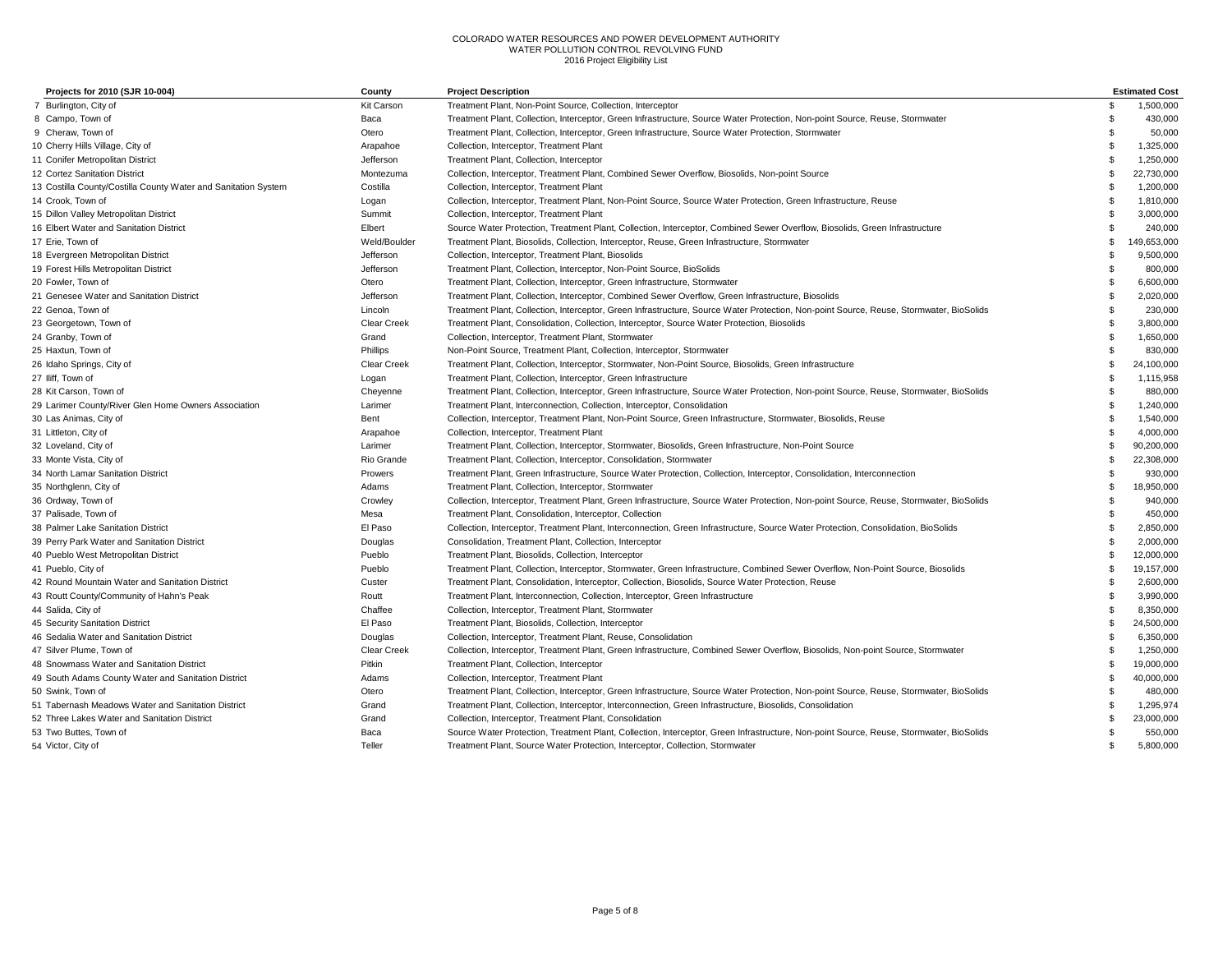| Projects for 2010 (SJR 10-004)                         | County             | <b>Project Description</b>                                                                                                                                       |             | <b>Estimated Cost</b>   |
|--------------------------------------------------------|--------------------|------------------------------------------------------------------------------------------------------------------------------------------------------------------|-------------|-------------------------|
| 55 Vilas, Town of                                      | Baca               | Treatment Plant, Collection, Interceptor, Green Infrastructure, Source Water Protection, Non-point Source, Reuse, Stormwater, BioSolids                          | -96         | 800,000                 |
| 56 Vona, Town of                                       | Kit Carson         | Treatment Plant, Collection, Interceptor, Combined Sewer Overflow, Green Infrastructure, Source Water Protection, Non-point Source, Reuse, Stormwater, BioSolids | -S          | 480,000                 |
|                                                        |                    |                                                                                                                                                                  |             | Subtotal \$ 558,060,332 |
| Projects for 2009 (HJR 09-1002)                        | County             | <b>Project Description</b>                                                                                                                                       |             | <b>Estimated Cost</b>   |
| 1 Collbran, Town of                                    | Mesa               | Treatment Plant, Collection, Interceptor, Stormwater                                                                                                             | -S          | 9,350,000               |
| 2 Dinosaur, Town of                                    | Moffat             | Treatment Plant, Collection, Interceptor                                                                                                                         |             | 500,000                 |
| 3 Larimer County/Red Feather Lakes                     | Larimer            | Treatment Plant, Collection, Interceptor, Consolidation                                                                                                          |             | 2,200,000               |
| 4 Mountain View Villages Water and Sanitation District | Lake               | Treatment Plant, Consolidation, Collection, Interceptor, Stormwater, Biosolids                                                                                   |             | 2,250,000               |
| 5 Olathe, Town of                                      | Montrose           | Treatment Plant, Collection, Interceptor, Stormwater                                                                                                             |             | 6,250,000               |
| 6 Sterling, City of                                    | Logan              | Treatment Plant, Collection, Interceptor                                                                                                                         |             | 44,500,000              |
| 7 Upper Bear Creek Water and Sanitation District       | Jefferson          | Treatment Plant, Interconnection, Collection, Interceptor, Consolidation, Biosolids                                                                              |             | 2,359,800               |
|                                                        |                    |                                                                                                                                                                  | Subtotal \$ | 67,409,800              |
| Projects for 2008 (SJR 08-003)                         | County             | <b>Project Description</b>                                                                                                                                       |             | <b>Estimated Cost</b>   |
| 1 Basalt Sanitation District                           | Eagle/Pitkin       | Treatment Plant, Interconnection, Consolidation, Collection, Interceptor                                                                                         |             | 3,850,000               |
| 2 Berthoud, Town of                                    | Larimer/Weld       | Treatment Plant, Biosolids, Collection, Interceptor, Stormwater, Consolidation                                                                                   |             | 8,700,000               |
| 3 Dillon, Town of                                      | Summit             | Collection, Interceptor, Non-Point Source, Stormwater, Treatment Plant                                                                                           |             | 1,700,000               |
| 4 East Alamosa Water and Sanitation District           | Alamosa            | Collection, Interceptor, Treatment Plant                                                                                                                         |             | 4,650,000               |
| 5 Elizabeth, Town of                                   | Elbert             | Treatment Plant, Collection, Interceptor, Consolidation, Interconnection, Stormwater                                                                             |             | 900,000                 |
| 6 Empire, Town of                                      | <b>Clear Creek</b> | Treatment Plant, Collection, Interceptor, Interconnection, Consolidation                                                                                         |             | 10,028,310              |
| 7 Evans, City of                                       | Weld               | Treatment Plant, Non-Point Source, Stormwater, Biosolids, Reuse, Collection, Interceptor, Consolidation                                                          |             | 35,800,000              |
| 8 Holland Creek Metropolitan District                  | Eagle              | <b>Treatment Plant</b>                                                                                                                                           |             | 750,000                 |
| 9 Hooper, Town of                                      | Alamosa            | Treatment Plant, Collection, Interceptor, Consolidation                                                                                                          |             | 700,000                 |
| 10 Hugo, Town of                                       | Lincoln            | Treatment Plant, Collection, Interceptor, Stormwater                                                                                                             |             | 1,450,000               |
| 11 La Jara, Town of                                    | Conejos            | Collection, Interceptor, Treatment Plant, Stormwater                                                                                                             |             | 2,800,000               |
| 12 Larkspur, Town of                                   | Douglas            | Consolidation, Collection, Interceptor, Treatment Plant, Interconnection, Stormwater, Biosolids                                                                  |             | 500,000                 |
| 13 Littleton/Englewood, Cities of                      | Arapahoe           | Treatment Plant, Collection, Interceptor, Biosolids                                                                                                              | - 96        | 184,100,000             |
| 14 Loma Linda Sanitation District                      | La Plata           | Treatment Plant, Interconnection, Collection, Interceptor, Consolidation                                                                                         |             | 985,000                 |
| 15 Mancos. Town of                                     | Montezuma          | Collection, Interceptor, Treatment Plant, Stormwater, Non-Point Source, Biosolids                                                                                |             | 4,450,000               |
| 16 Manzanola, Town of                                  | Otero              | Treatment Plant, Collection, Interceptor, Non-point Source, Reuse, Stormwater, BioSolids                                                                         |             | 820,000                 |
| 17 Milliken, Town of                                   | Weld               | Treatment Plant, Collection, Interceptor, Non-Point Source, Stormwater                                                                                           |             | 5,850,000               |
| 18 Ralston Valley Water and Sanitation District        | Jefferson          | Collection, Interceptor, Treatment Plant                                                                                                                         |             | 400,000                 |
| 19 Rifle, City of                                      | Garfield           | Treatment Plant, Collection, Interceptor, Non-Point Source, Consolidation, Stormwater, Biosolids                                                                 |             | 6,569,000               |
| 20 Silverton, Town of                                  | San Juan           | Non-Point Source, Treatment Plant, Collection, Interceptor                                                                                                       |             | 2,500,000               |
| 21 Trinidad, City of                                   | Las Animas         | Treatment Plant, Collection, Interceptor, Biosolids, Stormwater                                                                                                  |             | 20,600,000              |
| 22 Woodland Park, City of                              | Teller             | Treatment Plant, Biosolids, Reuse                                                                                                                                |             | 8,500,000               |
|                                                        |                    |                                                                                                                                                                  |             | Subtotal \$ 306,602,310 |
| Projects for 2007 (HJR 07-1005)                        | County             | <b>Project Description</b>                                                                                                                                       |             | <b>Estimated Cost</b>   |
| 1 Cherokee Metropolitan District                       | El Paso            | Treatment Plant, Consolidation, Collection, Interceptor, Reuse, Biosolids                                                                                        | - \$        | 33,900,000              |
| 2 Monument, Town of                                    | El Paso            | Stormwater, Treatment Plant, Collection, Interceptor                                                                                                             |             | 2,780,000               |
| 3 North La Junta Sanitation District                   | Otero              | Treatment Plant, Interconnection, Collection, Interceptor, Consolidation                                                                                         |             | 2,000,000               |
| 4 Roxborough Water and Sanitation District             | Douglas/Jefferson  | Consolidation, Collection, Interceptor, Treatment Plant                                                                                                          |             | 8,750,000               |

**Subtotal \$ 47,430,000**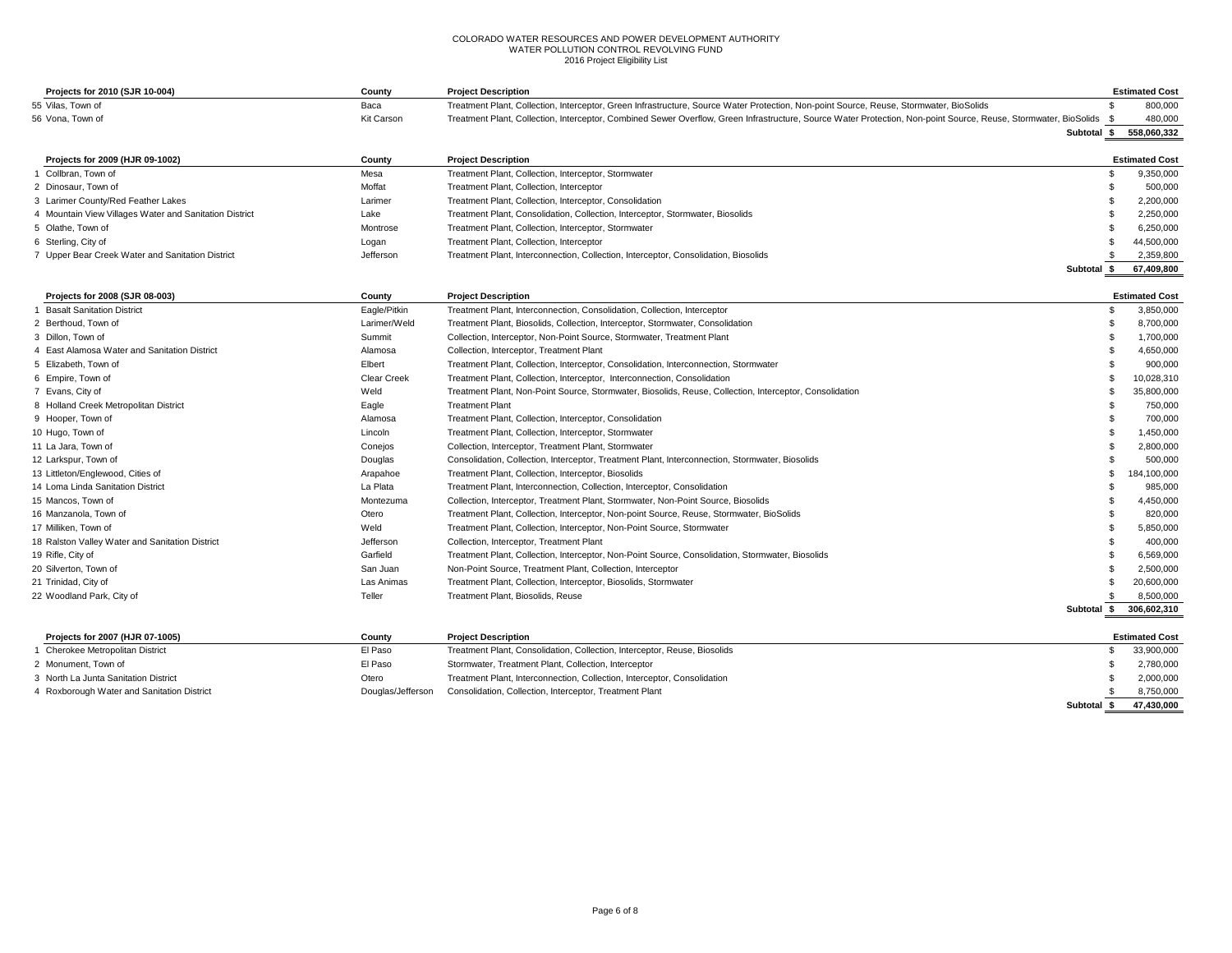| Projects for 2006 (SJR 06-002) | County     | <b>Project Description</b>                                                     | <b>Estimated Cost</b>   |
|--------------------------------|------------|--------------------------------------------------------------------------------|-------------------------|
| Broomfield, City and County of | Broomfield | Treatment Plant, Reuse, Stormwater, Non-Point Source, Biosolids                | 109,700,000             |
| 2 Cokedale, Town of            | Las Animas | Treatment Plant, Non-Point Source, Collection, Interceptor, BioSolids          | 550,000                 |
| 3 Julesburg, Town of           | Sedawick   | Biosolids, Consolidation, Collection, Interceptor, Treatment Plant, Stormwater | 2.000.000               |
| 4 Lyons, Town of               | Boulder    | Stormwater, Treatment Plant, Interceptor, Collection, Biosolids                | 17,925,000              |
|                                |            |                                                                                | 130,175,000<br>Subtotal |

| Projects for 2005 (SB 05-011)                   | County    | <b>Project Description</b>                                                                              |          | <b>Estimated Cost</b> |
|-------------------------------------------------|-----------|---------------------------------------------------------------------------------------------------------|----------|-----------------------|
| 1 Alma, Town of                                 | Park      | Stormwater, Non-Point Source, Treatment Plant                                                           |          | 2,500,000             |
| 2 Castle Rock, Town of                          | Douglas   | Treatment Plant, Consolidation, Collection, Interceptor, Reuse, Stormwater, Non-Point Source, Biosolids |          | 71.415.253            |
| 3 Fort Lupton, City of                          | Weld      | Reuse, Stormwater, Treatment Plant, Collection, Interceptor, Biosolids                                  |          | 28,750,000            |
| 4 Keenesburg, Town of                           | Weld      | Treatment Plant, Reuse, Collection, Interceptor                                                         |          | 5,000,000             |
| 5 Kremmling Sanitation District                 | Grand     | Treatment Plant, Reuse, Collection, Interceptor                                                         |          | 2,330,000             |
| 6 Mead. Town of                                 | Weld      | Treatment Plant, Collection, Interceptor, Stormwater, Biosolids                                         |          | 4,000,000             |
| 7 Mesa Water and Sanitation District            | Mesa      | Treatment Plant, Collection, Interceptor, Biosolids                                                     |          | 3,060,000             |
| 8 Morrison, Town of                             | Jefferson | Treatment Plant, Biosolids, Collection, Interceptor, Stormwater                                         |          | 1,545,000             |
| 9 Nunn. Town of                                 | Weld      | Treatment Plant, Interconnection, Collection, Interceptor, Consolidation                                |          | 4.200.000             |
| 10 Rico. Town of                                | Dolores   | Treatment Plant, Collection, Interceptor, Interconnection, Non-Point Source, Consolidation              |          | 15,000,000            |
| 11 San Juan River Village Metropolitan District | Archuleta | Treatment Plant, Collection, Interceptor                                                                |          | 1,000,000             |
| 12 Sedgwick, Town of                            | Sedgwick  | Treatment Plant, Collection, Interceptor, Stormwater, Non-Point Source                                  |          | 2,950,000             |
| 13 Winter Park Water and Sanitation District    | Grand     | Treatment Plant, Collection, Interceptor                                                                |          | 17,010,000            |
|                                                 |           |                                                                                                         | Subtotal | 158.760.253           |

| Projects for 2004 (SJR 04-003)                               | County   | <b>Project Description</b>                                                                             |          | <b>Estimated Cost</b> |
|--------------------------------------------------------------|----------|--------------------------------------------------------------------------------------------------------|----------|-----------------------|
| 1 Berkeley Water and Sanitation District                     | Adams    | Interconnection, Collection, Interceptor, Treatment Plant, Consolidation                               |          | 560,000               |
| 2 Bristol Water and Sanitation District                      | Prowers  | Treatment Plant, Collection, Interceptor                                                               |          | 400,000               |
| 3 Crawford, Town of                                          | Delta    | Treatment Plant, Collection, Interceptor, Stormwater                                                   |          | 1,415,000             |
| 4 Crested Butte South Metropolitan District                  | Gunnison | Treatment Plant, Biosolids, Collection, Interceptor, Interconnection                                   |          | 1,250,000             |
| 5 Delta, City of                                             | Delta    | Treatment Plant, Interceptor, Collection, Interconnection                                              |          | 12,000,000            |
| 6 Durango West Metropolitan District No. 2                   | La Plata | <b>Treatment Plant</b>                                                                                 |          | 2,500,000             |
| 7 Estes Park Sanitation District                             | Larimer  | Treatment Plant, Collection, Interceptor                                                               |          | 5,842,000             |
| 8 Fairway Pines Sanitation District                          | Montrose | Treatment Plant, Interceptor, Collection, Interconnection, Consolidation                               |          | 64,500                |
| 9 Florissant Water and Sanitation District                   | Teller   | Interconnection, Collection, Interceptor, Treatment Plant, Consolidation                               |          | 2,900,000             |
| 10 Franktown Business Area Metropolitan District             | Douglas  | Collection, Interconnection, Interceptor, Treatment Plant                                              |          | 2,250,000             |
| 11 Frisco Sanitation District                                | Summit   | Collection, Interceptor, Treatment Plant, Interconnection, Consolidation                               |          | 2,500,000             |
| 12 Gunnison County/Somerset Domestic Water District          | Gunnison | Collection, Interceptor, Treatment Plant, Interconnection                                              |          | 2,205,000             |
| 13 Gunnison County                                           | Gunnison | Nonpoint Source                                                                                        |          | 1,000,000             |
| 14 Lake City, Town of                                        | Hinsdale | Collection, Interceptor, Treatment Plant, Stormwater                                                   |          | 3,850,000             |
| 15 Limon. Town of                                            | Lincoln  | Treatment Plant, Collection, Interceptor, Stormwater                                                   |          | 2,500,000             |
| 16 Mesa Cortina Water and Sanitation District                | Summit   | Collection, Interceptor, Treatment Plant                                                               |          | 2,250,000             |
| 17 Morrison Creek Metropolitan Water and Sanitation District | Routt    | Treatment Plant, Collection, Interceptor, Biosolids, Consolidation                                     |          | 12.750.000            |
| 18 Oak Creek, Town of                                        | Routt    | Treatment Plant, Collection, Interceptor                                                               |          | 242.780               |
| 19 San Luis Water and Sanitation District                    | Costilla | Collection, Interceptor, Treatment Plant, Green Infrastructure                                         |          | 600,000               |
| 20 Timbers Water and Sanitation District                     | Routt    | Treatment Plant, Collection, Interceptor                                                               |          | 3,600,000             |
| 21 Williamsburg, Town of                                     | Fremont  | Treatment Plant, Interconnection, Collection, Interceptor, Consolidation, Non-point Source, Stormwater |          | 1,650,000             |
| 22 Wray, City of                                             | Yuma     | Treatment Plant, Collection, Interceptor, Interconnection, Consolidation                               |          | 5,000,000             |
| 23 Yuma, City of                                             | Yuma     | Treatment Plant, Biosolids, Collection, Interceptor, Reuse, Stormwater                                 |          | 1,475,000             |
|                                                              |          |                                                                                                        | Subtotal | 68,804,280            |